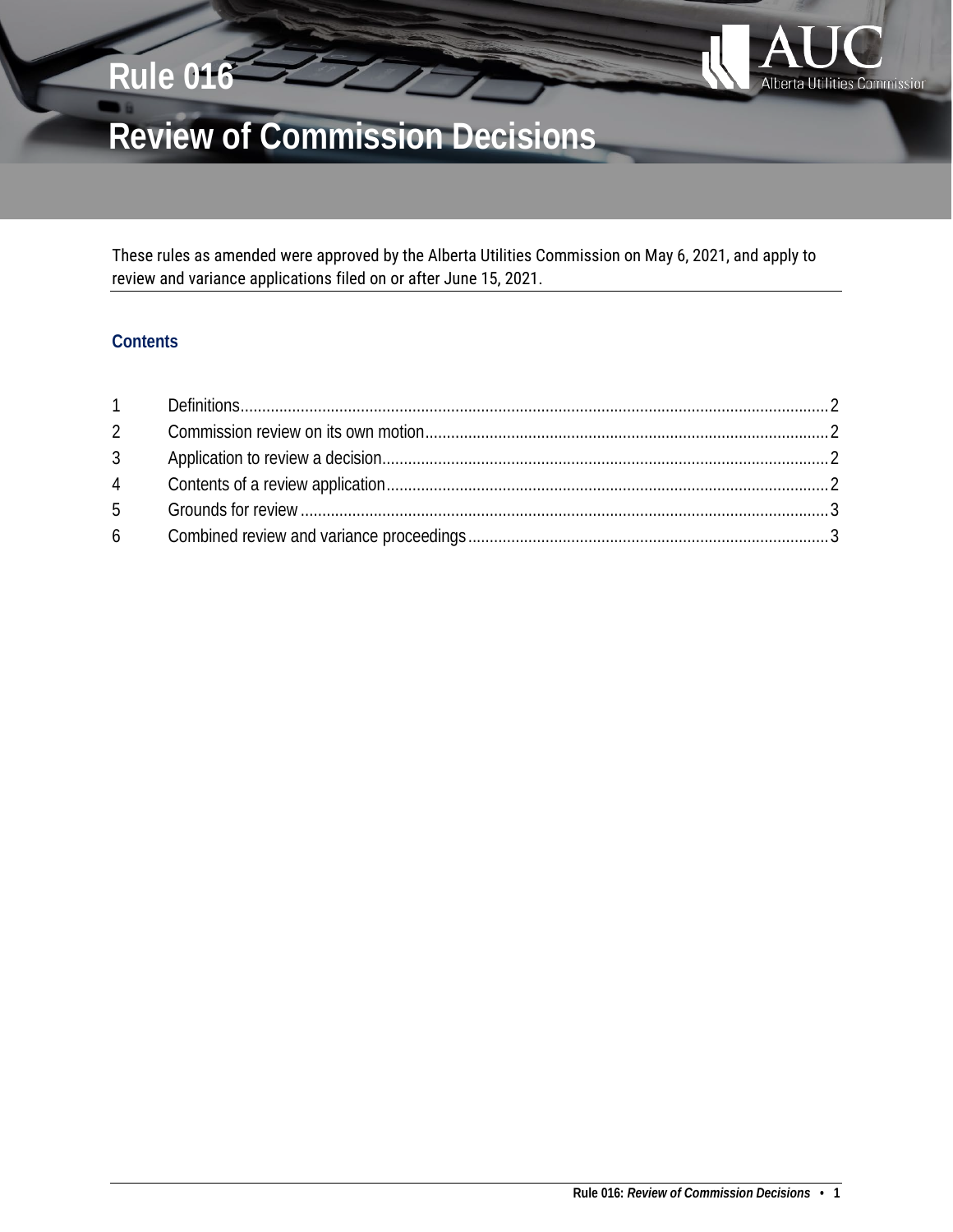## <span id="page-1-0"></span>**1 Definitions**

In these rules,

- (a) "Commission" means the Alberta Utilities Commission;
- (b) "decision" includes a decision, order, costs order, licence, permit, approval and administrative penalty issued by the Commission under the Alberta Utilities Commission Act or any other enactment or rule under the jurisdiction of the Commission.

#### <span id="page-1-1"></span>**2 Commission review on its own motion**

(1) Notwithstanding sections 3 to 5 of these rules, the Commission may review a decision, in whole or in part, on its own motion at any time for any reason.

#### <span id="page-1-2"></span>**3 Application to review a decision**

- (1) Subject to subsection 3(2), a person who is directly and adversely affected by a decision may file an application for review of that decision.
- (2) A person who was not a party to the proceeding that gave rise to the decision must obtain leave of the Commission before it files an application for review under subsection 3(1).
- (3) An application for review of a decision must be filed within 30 days of the issuance of the decision, unless otherwise authorized by the Commission.

## <span id="page-1-3"></span>**4 Contents of a review application**

- (1) An application for a review must:
	- (a) Be in writing and no longer than 15 pages double spaced, unless otherwise authorized by the Commission.
	- (b) Set out the facts relevant to the application.
	- (c) Describe how the review applicant's rights are, or may be directly and adversely affected by the decision.
	- (d) Set out the grounds for the application, as described in subsections  $5(1)(a)$ , (b), (c) or (d) of these rules.
	- (e) Describe the nature of the prejudice or damage that has resulted or will result from the decision and the remedy sought.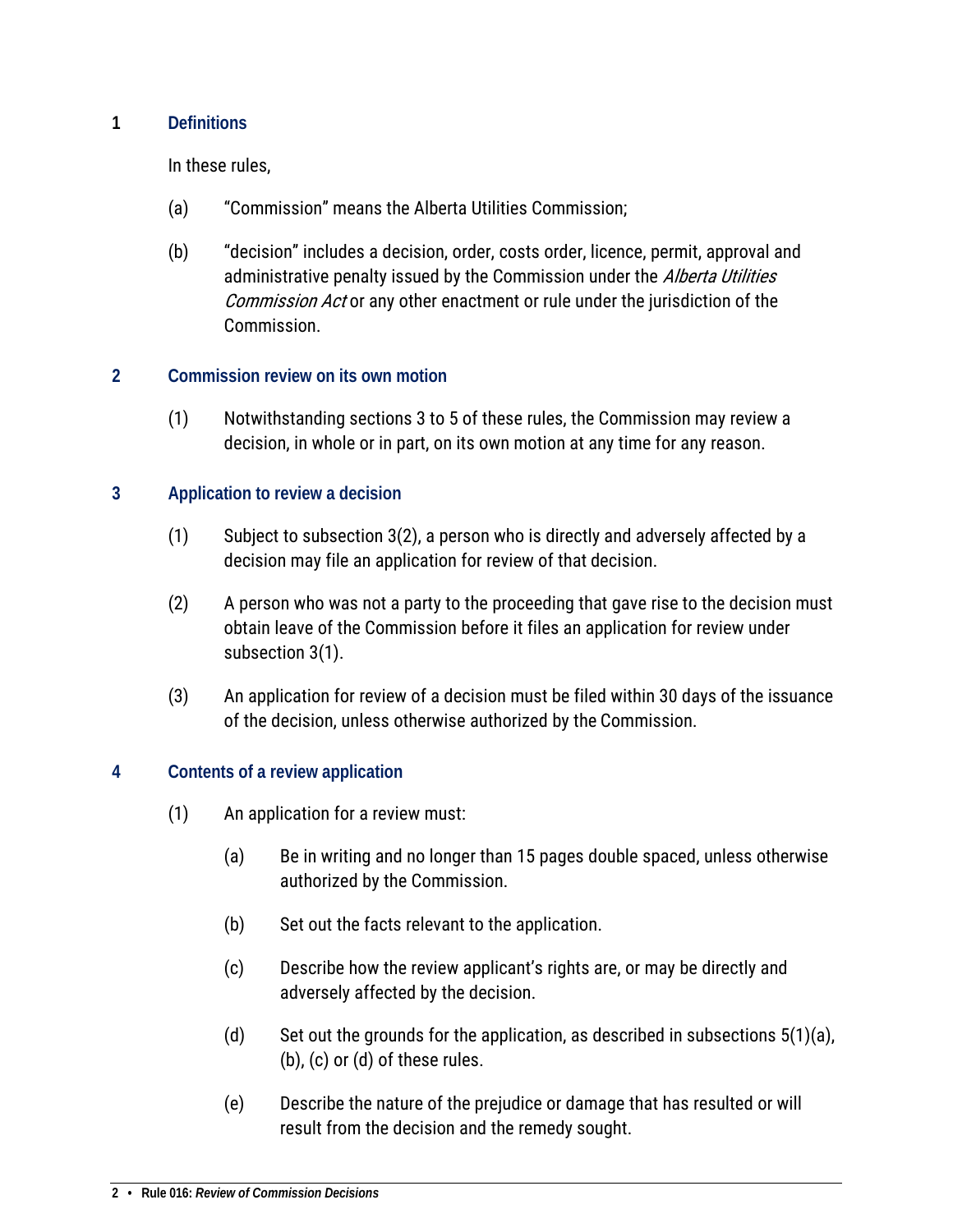- (f) If an applicant fails to comply with these requirements, the Commission may make any order that the Commission considers necessary, including rejecting the application without further process.
- (2) Unless otherwise authorized by the Commission, any reply submissions must be in writing and no longer than seven pages double spaced.

# <span id="page-2-0"></span>**5 Grounds for review and granting of review**

- (1) The Commission may grant an application for review of a decision, in whole or in part, where it determines that the review applicant has demonstrated:
	- (a) The Commission made an error of fact, or mixed fact and law where the legal principle is not readily extricable, which is material to the decision and exists on a balance of probabilities.
	- (b) There are previously unavailable facts material to the decision, which:
		- (i) existed before the decision was issued,
		- (ii) were not placed in evidence or identified in the original proceeding, and
		- (iii) the review applicant, exercising reasonable diligence, could not have discovered at the time.
	- (c) There are changed circumstances material to the decision, which occurred since its issuance.
	- (d) For a decision on an application for a hydro project, power plant, transmission line or gas utility pipeline, that the decision on the initial application may directly and adversely affect the review applicant's rights, and:
		- (i) the decision was made without a hearing or other proceeding, or
		- (ii) a hearing was held and notice was not given to the person.
- (2) The Commission may exercise its discretion to grant an application for review with or without a hearing.

## <span id="page-2-1"></span>**6 Separate and combined review and variance proceedings**

(1) Unless otherwise directed by the Commission, an application for review of Commission decisions is considered in two stages. At the first stage, the